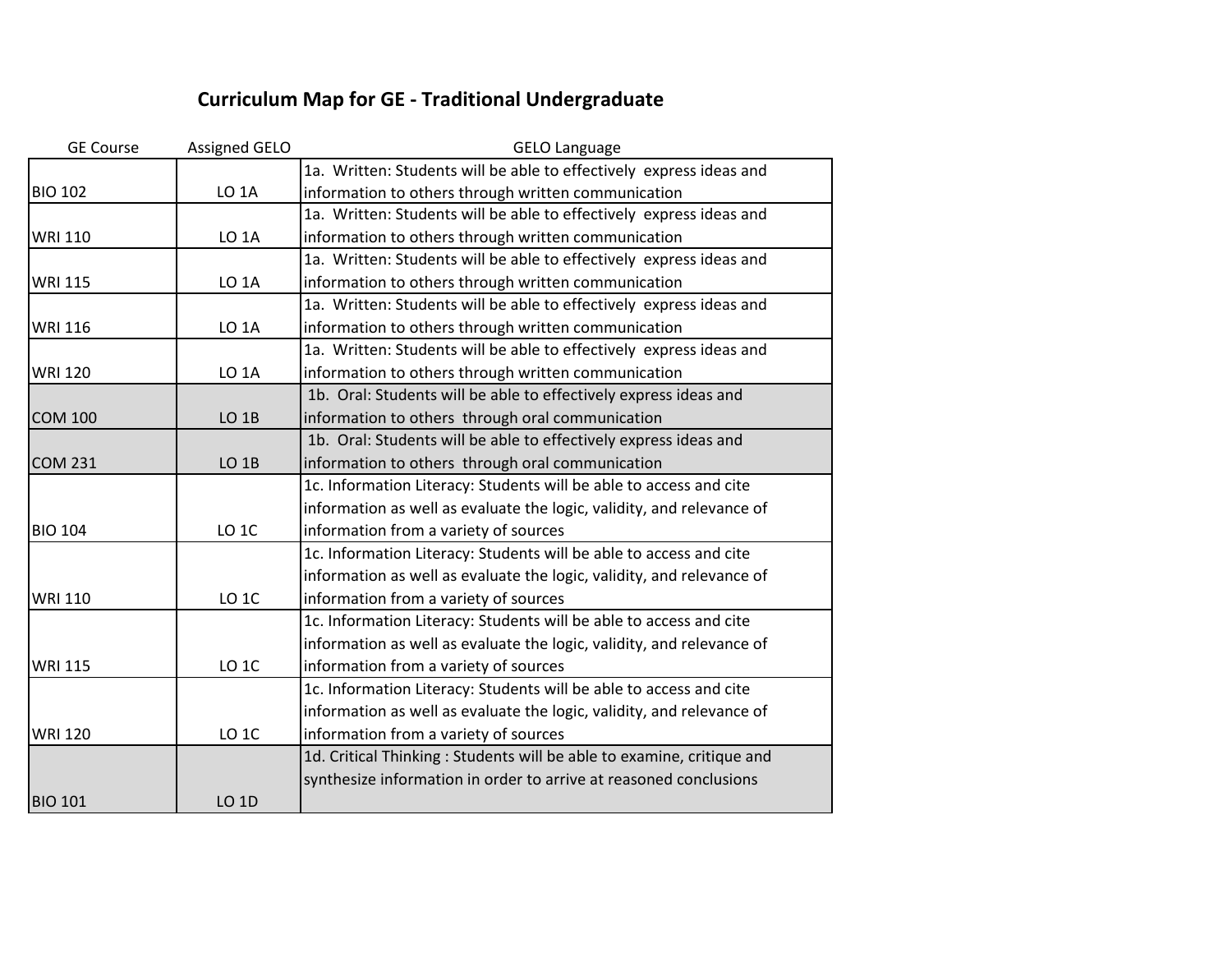|                |                  | 1d. Critical Thinking: Students will be able to examine, critique and    |
|----------------|------------------|--------------------------------------------------------------------------|
|                |                  | synthesize information in order to arrive at reasoned conclusions        |
| <b>BIO 103</b> | <b>LO 1D</b>     |                                                                          |
|                |                  | 1d. Critical Thinking: Students will be able to examine, critique and    |
|                |                  | synthesize information in order to arrive at reasoned conclusions        |
| <b>BIO 105</b> | LO 1D            |                                                                          |
|                |                  | 1d. Critical Thinking: Students will be able to examine, critique and    |
|                |                  | synthesize information in order to arrive at reasoned conclusions        |
| <b>BIO 130</b> | LO 1D            |                                                                          |
|                |                  | 1d. Critical Thinking: Students will be able to examine, critique and    |
|                |                  | synthesize information in order to arrive at reasoned conclusions        |
| <b>BIO 210</b> | <b>LO 1D</b>     |                                                                          |
|                |                  | 1d. Critical Thinking: Students will be able to examine, critique and    |
|                |                  | synthesize information in order to arrive at reasoned conclusions        |
| <b>BIO 211</b> | <b>LO 1D</b>     |                                                                          |
|                |                  | 1d. Critical Thinking: Students will be able to examine, critique and    |
|                |                  | synthesize information in order to arrive at reasoned conclusions        |
| <b>ECO 100</b> | <b>LO 1D</b>     |                                                                          |
|                |                  | 1d. Critical Thinking: Students will be able to examine, critique and    |
|                |                  | synthesize information in order to arrive at reasoned conclusions        |
| ECO 101        | LO 1D            |                                                                          |
|                |                  | 1d. Critical Thinking: Students will be able to examine, critique and    |
|                |                  | synthesize information in order to arrive at reasoned conclusions        |
| <b>ECO 102</b> | <b>LO 1D</b>     |                                                                          |
|                |                  | 1d. Critical Thinking: Students will be able to examine, critique and    |
|                |                  | synthesize information in order to arrive at reasoned conclusions        |
| <b>PHL 201</b> | <b>LO 1D</b>     |                                                                          |
|                |                  | 1d. Critical Thinking: Students will be able to examine, critique and    |
|                |                  | synthesize information in order to arrive at reasoned conclusions        |
| <b>PHL 211</b> | <b>LO 1D</b>     |                                                                          |
|                |                  | 1e. Quantitative Reasoning: Students will be able to solve problems that |
| <b>CHE 152</b> | LO <sub>1E</sub> | are quantitative in nature                                               |
|                |                  | 1e. Quantitative Reasoning: Students will be able to solve problems that |
| <b>CHE 101</b> | LO <sub>1E</sub> | are quantitative in nature                                               |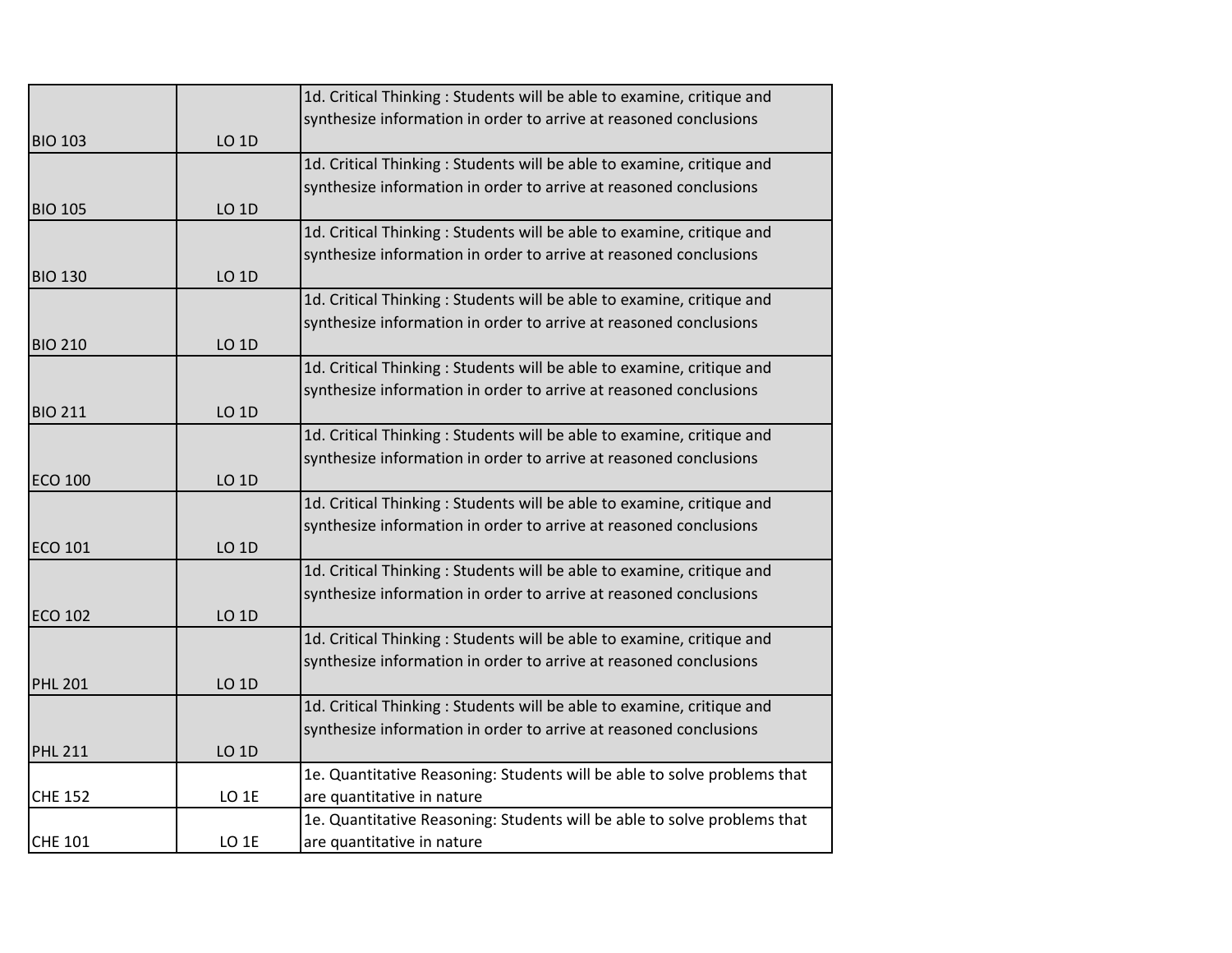|                 |                   | 1e. Quantitative Reasoning: Students will be able to solve problems that |
|-----------------|-------------------|--------------------------------------------------------------------------|
| <b>CHE 103</b>  | LO <sub>1E</sub>  | are quantitative in nature                                               |
|                 |                   | 1e. Quantitative Reasoning: Students will be able to solve problems that |
| <b>MTH 144</b>  | LO <sub>1E</sub>  | are quantitative in nature                                               |
|                 |                   | 1e. Quantitative Reasoning: Students will be able to solve problems that |
| <b>MTH 164</b>  | LO <sub>1E</sub>  | are quantitative in nature                                               |
|                 |                   | 1e. Quantitative Reasoning: Students will be able to solve problems that |
| <b>MTH 173</b>  | LO <sub>1E</sub>  | are quantitative in nature                                               |
|                 |                   | 1e. Quantitative Reasoning: Students will be able to solve problems that |
| <b>MTH 303</b>  | LO <sub>1E</sub>  | are quantitative in nature                                               |
|                 |                   | 1e. Quantitative Reasoning: Students will be able to solve problems that |
| <b>PHY 141</b>  | LO <sub>1E</sub>  | are quantitative in nature                                               |
|                 |                   | 1e. Quantitative Reasoning: Students will be able to solve problems that |
| <b>PHY 241</b>  | LO <sub>1E</sub>  | are quantitative in nature                                               |
|                 |                   | 1e. Quantitative Reasoning: Students will be able to solve problems that |
| <b>PSC 103</b>  | LO <sub>1E</sub>  | are quantitative in nature                                               |
|                 |                   | 1e. Quantitative Reasoning: Students will be able to solve problems that |
| <b>PSC 105</b>  | LO <sub>1E</sub>  | are quantitative in nature                                               |
|                 |                   | 1e. Quantitative Reasoning: Students will be able to solve problems that |
| <b>PSC 110</b>  | LO <sub>1E</sub>  | are quantitative in nature                                               |
|                 |                   | 2a. Students will develop an understanding of self that fosters personal |
| <b>FCS 315</b>  | LO <sub>2</sub> A | wellbeing                                                                |
|                 |                   | 2a. Students will develop an understanding of self that fosters personal |
| <b>PED 100</b>  | LO <sub>2</sub> A | wellbeing                                                                |
|                 |                   | 2a. Students will develop an understanding of self that fosters personal |
| <b>PED 200</b>  | LO <sub>2</sub> A | wellbeing                                                                |
| PED Activity OR |                   | 2a. Students will develop an understanding of self that fosters personal |
| Team            | LO <sub>2</sub> A | wellbeing                                                                |
|                 |                   | 2a. Students will develop an understanding of self that fosters personal |
| <b>PSY 101</b>  | LO <sub>2</sub> A | wellbeing                                                                |
|                 |                   | 2a. Students will develop an understanding of self that fosters personal |
| <b>PSY 103</b>  | LO <sub>2</sub> A | wellbeing                                                                |
|                 |                   | 2b. Students will understand and appreciate diverse forms of artistic    |
| <b>ART 100</b>  | LO <sub>2B</sub>  | expression                                                               |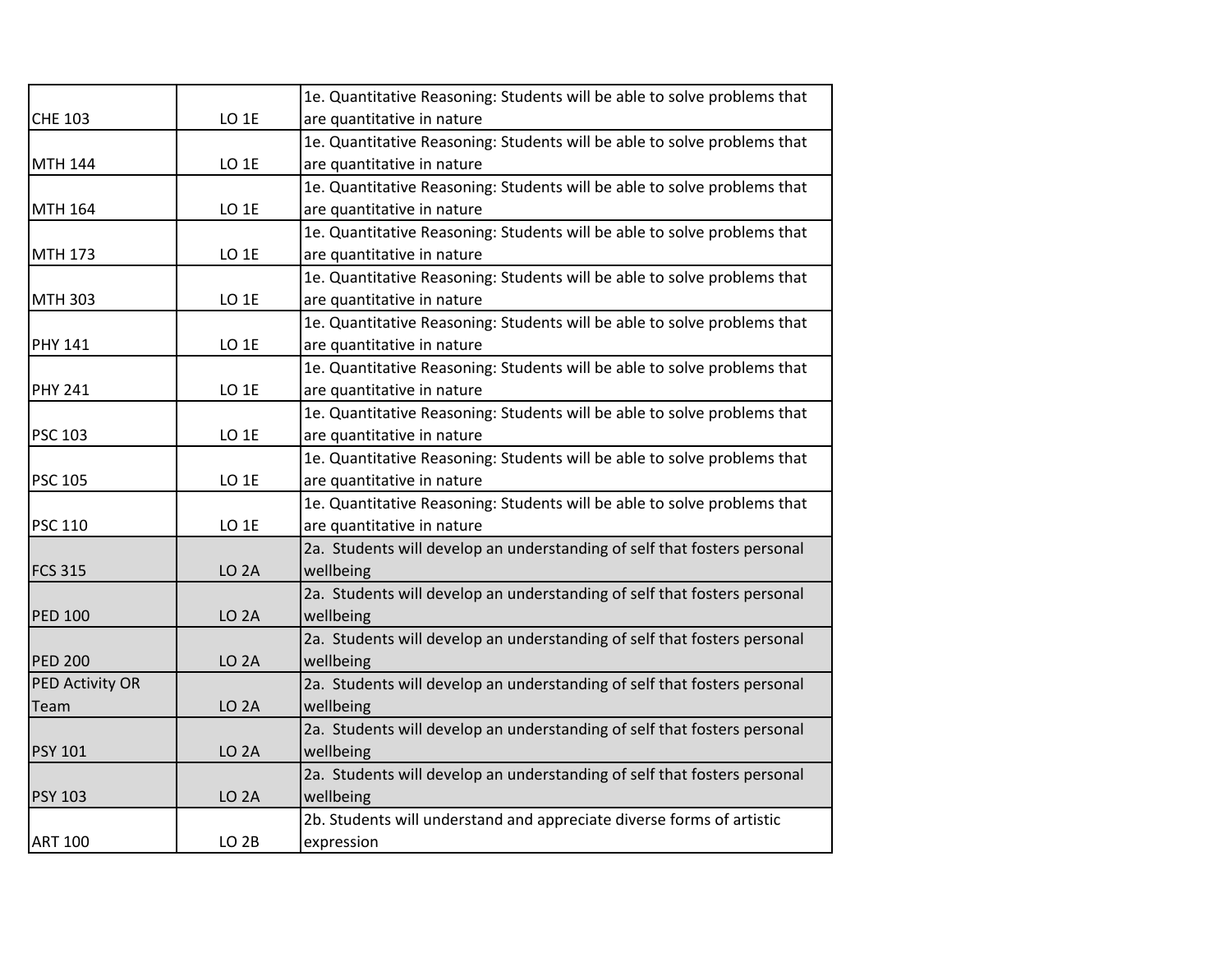|                |                  | 2b. Students will understand and appreciate diverse forms of artistic |
|----------------|------------------|-----------------------------------------------------------------------|
| <b>ART 102</b> | LO <sub>2B</sub> | expression                                                            |
|                |                  | 2b. Students will understand and appreciate diverse forms of artistic |
| <b>ART 200</b> | LO <sub>2B</sub> | expression                                                            |
|                |                  | 2b. Students will understand and appreciate diverse forms of artistic |
| <b>ART 201</b> | LO <sub>2B</sub> | expression                                                            |
|                |                  | 2b. Students will understand and appreciate diverse forms of artistic |
| <b>LIT 200</b> | LO <sub>2B</sub> | expression                                                            |
|                |                  | 2b. Students will understand and appreciate diverse forms of artistic |
| <b>LIT 350</b> | LO <sub>2B</sub> | expression                                                            |
|                |                  | 2b. Students will understand and appreciate diverse forms of artistic |
| <b>LIT 351</b> | LO <sub>2B</sub> | expression                                                            |
|                |                  | 2b. Students will understand and appreciate diverse forms of artistic |
| <b>LIT 352</b> | LO <sub>2B</sub> | expression                                                            |
|                |                  | 2b. Students will understand and appreciate diverse forms of artistic |
| <b>LIT 353</b> | LO <sub>2B</sub> | expression                                                            |
|                |                  | 2b. Students will understand and appreciate diverse forms of artistic |
| <b>MUH 100</b> | LO <sub>2B</sub> | expression                                                            |
|                |                  | 2b. Students will understand and appreciate diverse forms of artistic |
| <b>MUH 101</b> | LO <sub>2B</sub> | expression                                                            |
|                |                  | 2b. Students will understand and appreciate diverse forms of artistic |
| <b>TRE 101</b> | LO <sub>2B</sub> | expression                                                            |
|                |                  | 2c. Students will demonstrate an understanding of the complex issues  |
|                |                  | faced by diverse groups in global and/or cross-cultural contexts      |
| <b>HIS 110</b> | LO <sub>2C</sub> |                                                                       |
|                |                  | 2c. Students will demonstrate an understanding of the complex issues  |
|                |                  | faced by diverse groups in global and/or cross-cultural contexts      |
| <b>HIS 111</b> | LO <sub>2C</sub> |                                                                       |
|                |                  | 2c. Students will demonstrate an understanding of the complex issues  |
|                |                  | faced by diverse groups in global and/or cross-cultural contexts      |
| <b>POL 101</b> | LO <sub>2C</sub> |                                                                       |
|                |                  | 2c. Students will demonstrate an understanding of the complex issues  |
|                |                  | faced by diverse groups in global and/or cross-cultural contexts      |
| <b>POL 190</b> | LO <sub>2C</sub> |                                                                       |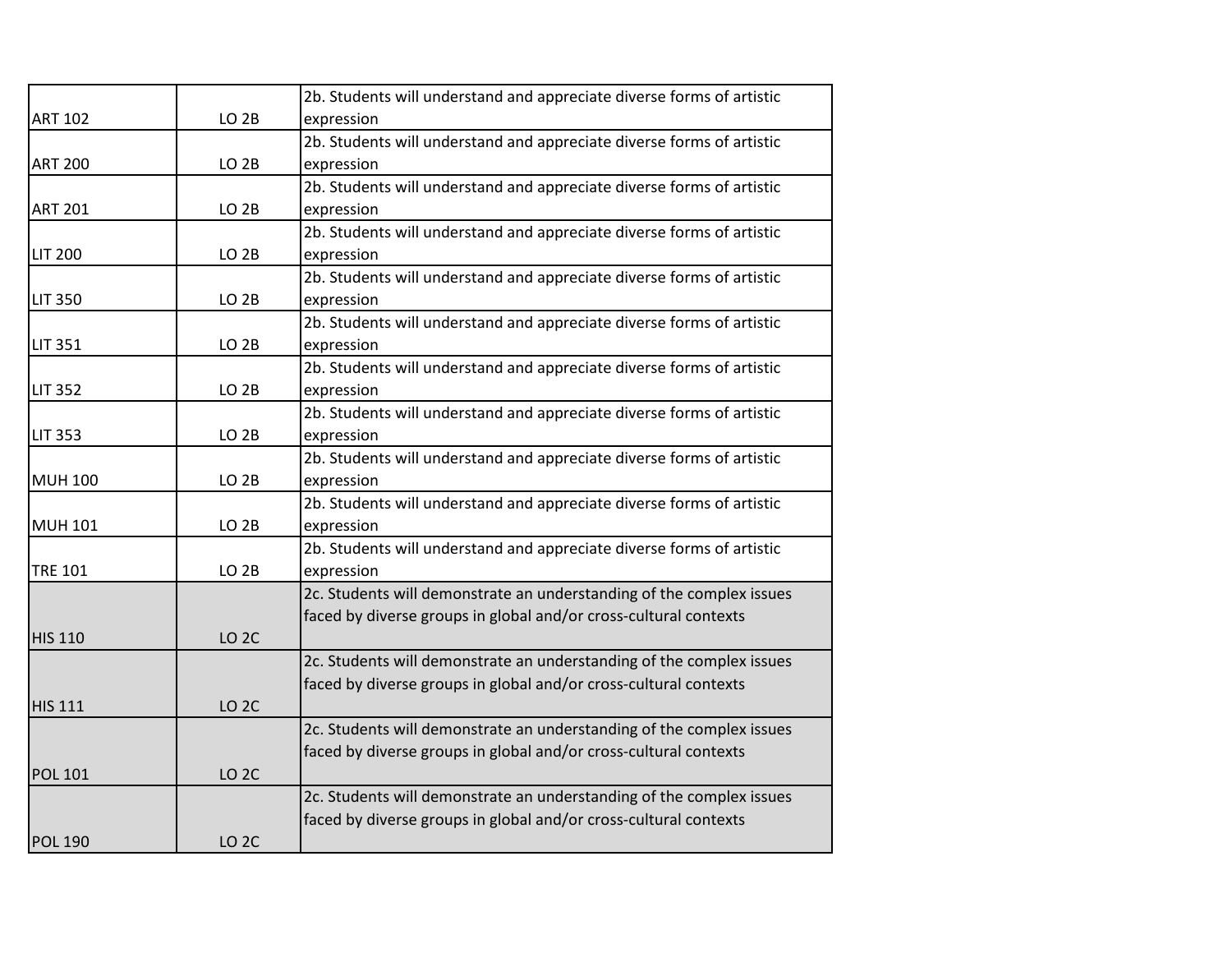|                 |                  | 2c. Students will demonstrate an understanding of the complex issues      |
|-----------------|------------------|---------------------------------------------------------------------------|
|                 |                  | faced by diverse groups in global and/or cross-cultural contexts          |
| <b>SOC 101</b>  | LO <sub>2C</sub> |                                                                           |
|                 |                  | 2c. Students will demonstrate an understanding of the complex issues      |
|                 |                  | faced by diverse groups in global and/or cross-cultural contexts          |
| <b>SOC 103</b>  | LO <sub>2C</sub> |                                                                           |
|                 |                  | 2c. Students will demonstrate an understanding of the complex issues      |
|                 |                  | faced by diverse groups in global and/or cross-cultural contexts          |
| <b>SOC 201</b>  | LO <sub>2C</sub> |                                                                           |
|                 |                  | 2c. Students will demonstrate an understanding of the complex issues      |
|                 |                  | faced by diverse groups in global and/or cross-cultural contexts          |
| SPA/GER/FRE 101 | LO <sub>2C</sub> |                                                                           |
|                 |                  | 2c. Students will demonstrate an understanding of the complex issues      |
|                 |                  | faced by diverse groups in global and/or cross-cultural contexts          |
| SPA/GER/FRE 102 | LO <sub>2C</sub> |                                                                           |
|                 |                  | 3. Students will demonstrate an understanding of Christian Scripture,     |
|                 |                  | Tradition, and Ethics, including engagement in acts of devotion and works |
| <b>BIB 101</b>  | LO <sub>3</sub>  | of mercy                                                                  |
|                 |                  | 3. Students will demonstrate an understanding of Christian Scripture,     |
|                 |                  | Tradition, and Ethics, including engagement in acts of devotion and works |
| <b>BIB 102</b>  | LO <sub>3</sub>  | of mercy                                                                  |
|                 |                  | 3. Students will demonstrate an understanding of Christian Scripture,     |
|                 |                  | Tradition, and Ethics, including engagement in acts of devotion and works |
| <b>BLA 205</b>  | LO <sub>3</sub>  | of mercy                                                                  |
|                 |                  | 3. Students will demonstrate an understanding of Christian Scripture,     |
|                 |                  | Tradition, and Ethics, including engagement in acts of devotion and works |
| <b>BLA 206</b>  | LO <sub>3</sub>  | of mercy                                                                  |
|                 |                  | 3. Students will demonstrate an understanding of Christian Scripture,     |
|                 |                  | Tradition, and Ethics, including engagement in acts of devotion and works |
| <b>BLA 207</b>  | LO <sub>3</sub>  | of mercy                                                                  |
|                 |                  | 3. Students will demonstrate an understanding of Christian Scripture,     |
|                 |                  | Tradition, and Ethics, including engagement in acts of devotion and works |
| <b>BLA 208</b>  | LO <sub>3</sub>  | of mercy                                                                  |